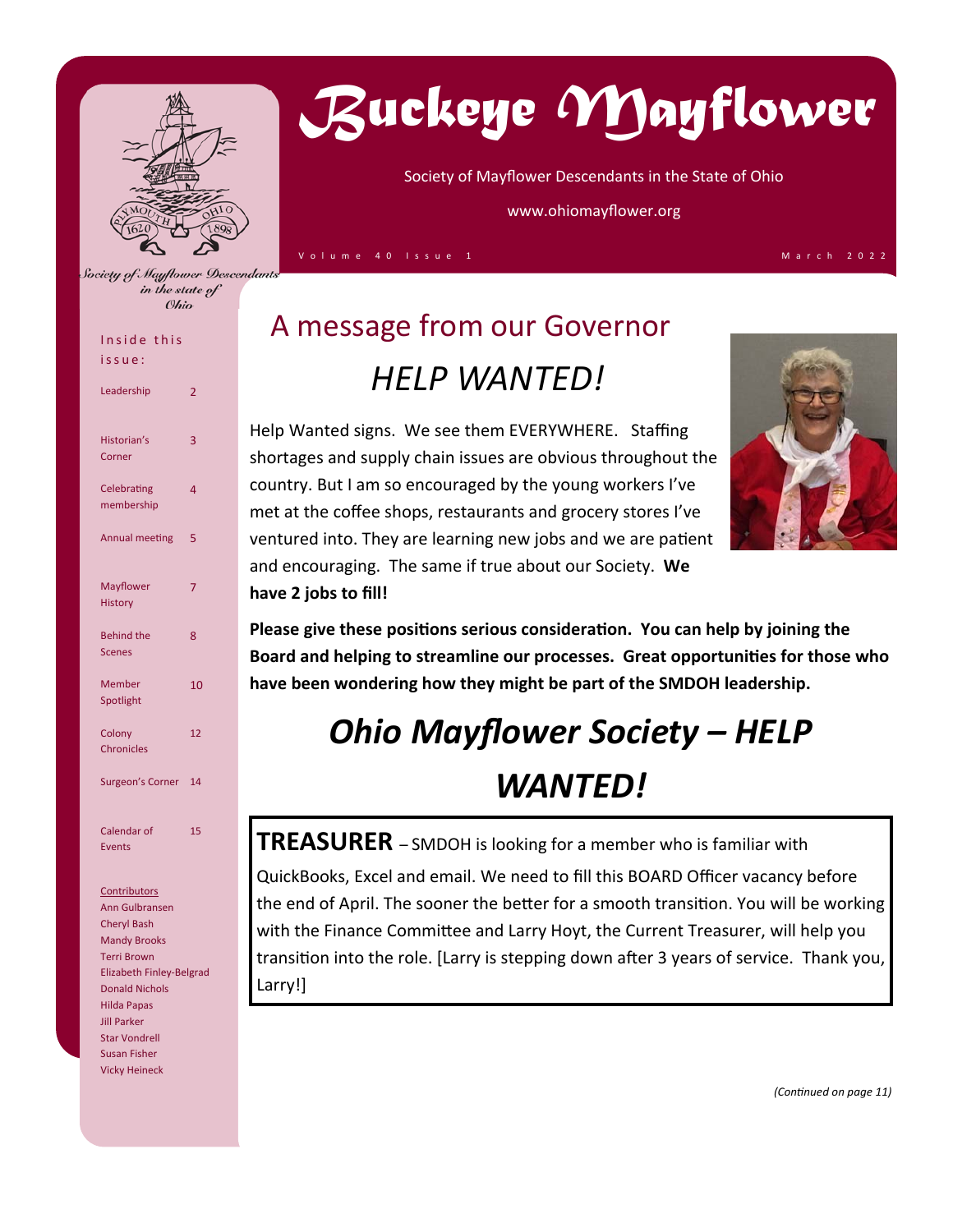## **BOARD OF ASSISTANTS IN THE STATE OF OHIO**

Jill Parker, Governor ohiomayflowergovernor@gmail.com

Lee Martin, Deputy Governor buckeyemayflower@gmail.com

Thomas Bradford, Captain tcbradford@gmail.com

Cheryl Bash, Acting Elder cheryl.bash@live.com

Larry Hoyt, Treasurer treasurer@ohiomayflower.org

Margo Broehl, Counselor mebroehl@gmail.com

**CincinnaƟ** 

**Cleveland** 

**Columbus** 

Ann Gulbransen, Historian historian@ohiomayflower.org

Star Vondrell, Lt. Governor mstestvon@gmail.com

hkbyrd@earthlink.net

ljmiller104@gmail.com

Vicky Heineck, Lt. Governor heineckhistory@gmail.com

Jonathan D. Miller, BOA Representative

Carol Byrd, BOA Representative

Lee Martin, Deputy Historian deputyhistorian@ohiomayflower.org

Patricia Hall, Recording Secretary pathallhudson@msn.com

Dr Elizabeth Finley‐Belgrad, Surgeon eafb95@gmail.com

Vicky Heineck, Corresponding Secretary heineckhistory@gmail.com

Sandra St. Martin, Assistant General carkin9th@yahoo.com

Dr. Donald Nichols, Assistant General DrDonRevSharon44@neo.rr.com

#### **COLONY LEADERSHIP**

Janice Kleinline, BOA Representative janthepilgrim@gmail.com

**Toledo** Susan Fisher, Lt. Governor stfisher@dmcibb.net

Vacant, BOA Representative

**Western Reserve** ChrisƟna Wagner Schepis , Lt. Governor christina1.wagner@gmail.com

Mandy Brooks, BOA Representative mandy.brooks@gmail.com

Shaun Smith, Webmaster webmaster@ohiomayflower.org

Hilda Pappas, Lt. Governor hildapappas@gmail.com

Ann Gulbransen, Newsletter Editor newsletter@ohiomayflower.org

Edmund Trafford, Membership Coordinator membership@ohomayflowerorg

Scholarship Chairs Donald Nichols: DrDonRevSharon44@neo.rr.com Mandy Brooks: mandy.brooks@gmail.com

Todd Reel, Jr. Membership Coordinator toddreel@hotmail.com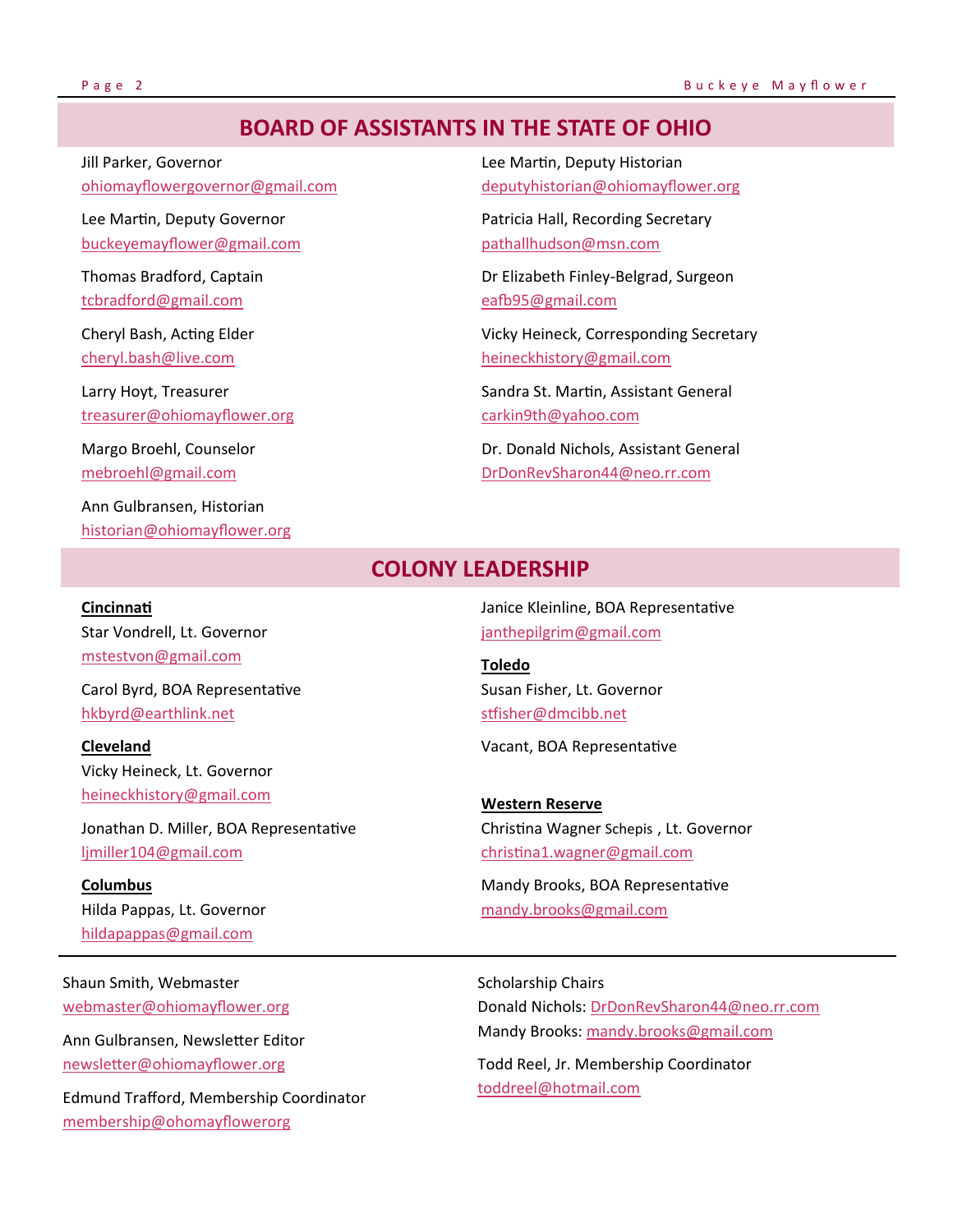## **HISTORIAN'S CORNER**

This has been a very busy few months for me and our Deputy Historian Lee Martin. Since the last newsletter went to press in early December, we have welcomed 20 new members, 17 of whom were initial applications and three members transferred in from other states. 13 Supplemental applications have been approved. I will publish the full list in the June 2022 issue. Lee has been equally busy building worksheets and replying to inquiries about membership.

If you have already read Jill's message, you know that we have added a Membership Coordinator to our team. Jill has appointed Edmund Trafford from the Toledo Colony to the position. Ed transferred into the Ohio Society in 2019 from Georgia where he served as Historian for a decade. To learn more about Ed, go to www.ohiomayflower.org and read the most recent Toledo Colony newsletter.

If you are wondering why we need a Membership Coordinator, let me explain. Right now, responsibility for membership activities is spread between at least four of your leadership team. Lee Martin, Deputy Historian's name is on the General Society website as the first point of contact for Ohio, Treasurer Larry Hoyt has spent many hours updating contact information for members as they paid their dues (a part of the job he did not anticipate), Vicky Heineck has been preparing membership reports for the Board of Assistants and sending updates to the GSMD Membership Manager, and I have been doing the quarterly reconciliations between the Ohio roster and GSMD.

Our vision for this position is that Ed would become the initial point of contact on the GSMD website and would route membership inquiries appropriately between Lee and me, thus giving Lee more time to focus on his primary job, building worksheets. Ed will become the primary person sending updates to the GSMD membership manager, updating our master membership database with changes in contact information and working on the quarterly transaction reports. I, in my role as Assistant Treasurer will be using reports the Treasurer can easily export from QuickBooks to import dues payments into our master roster database which then drives the production of dues invoices and reminders. This will eliminate some of the double work Larry has been doing and will make the job for the next Treasurer easier.

Ed and I will be spending some time in Zoom meetings over the next few weeks while he gets up to speed. I am confident that his experience as a historian will serve him well and that this new position will simplify tracking all things membership for SMDOH!

#### *Ann Fox Gulbransen, Historian, Western Reserve Colony*

### Ohio Society Scholarship Winner

The winner of the 2001-22 Ohio Society Scholarship is colony member Cassi Traunero! Congratulations! Her winning essay title was "What were the conflicts that existed between the Church of England and those who were members of the Separatist churches?" The entire essay can be found on the Ohio Mayflower website under Scholarship.

Ms. Traunero lives in Tiffin, Ohio, and is earning her degree in Psychology at Tiffin University. In addition to her studies, Cassi works at a music store in Tiffin. Her Pilgrim ancestor is Myles Standish. Cassi will be recognized at the annual meeting in Toledo in May. Please join me in congratulating her on this accomplishment.

*Mandy Brooks, Scholarship Chair, Western Reserve Colony*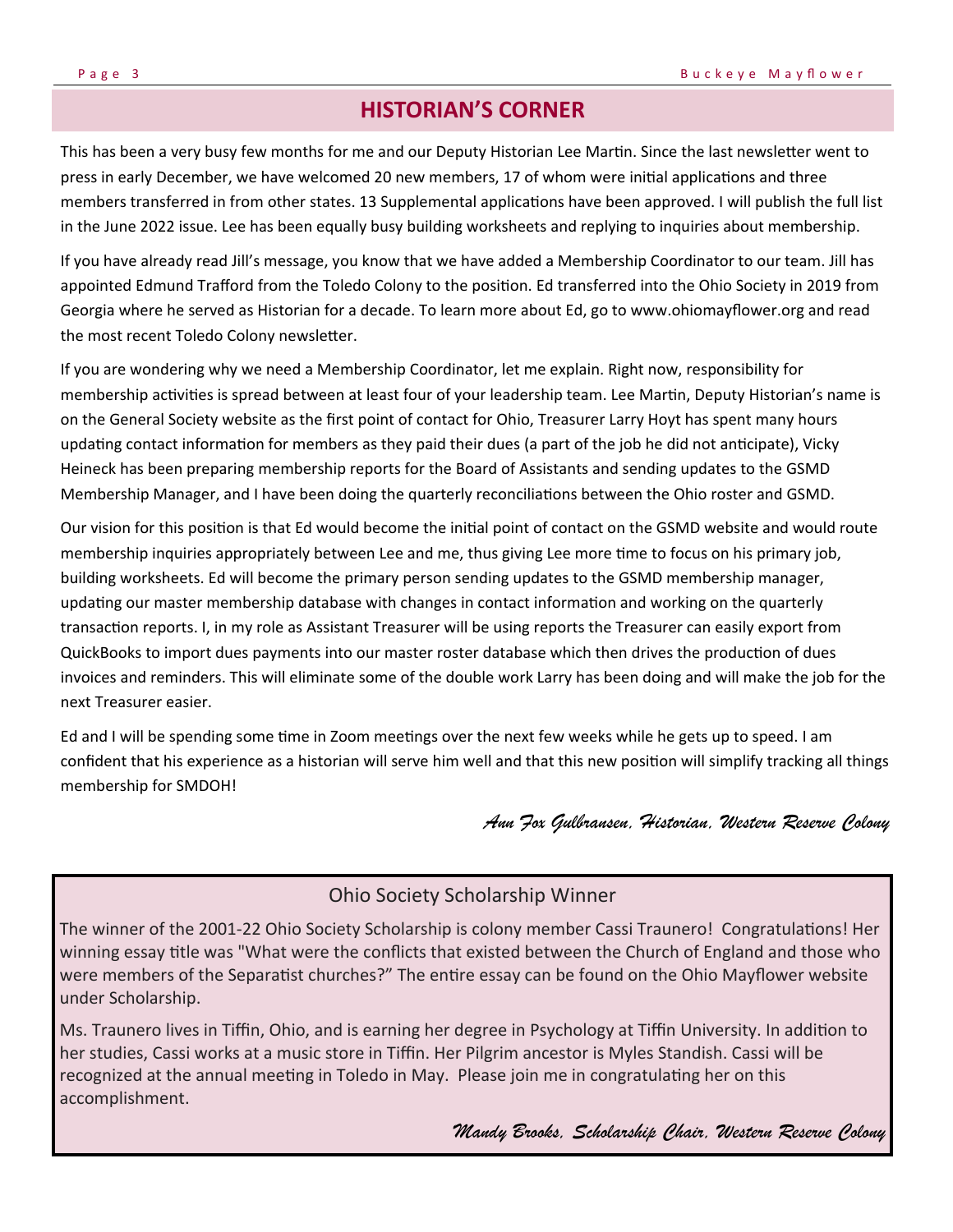## **CELEBRATING MEMBERSHIP**

## Membership Milestones—August 2021‐February 2022

#### **CincinnaƟ Colony**

None in this time period

#### **Cleveland Colony**

John Robinson—35 years Barbara Allen—30 years Kenneth Rodd—30 years Janine Granchelli—30 years Gerald McGill—25 years Kenneth Clark—25 years Nancy Kewish—20 years

#### **Columbus Colony**

Mary Dellinger—50 years Susan Battles-50 years Margaret Kleehammer—50 years John O'Brien—50 years Richard Riley—45 years Martha Noreault—45 years Robert Ward—35 years Robert Kidnocker—35 years Ruby Bonecutter-30 years Larry LeMaster—20 years Suzanne Ress—20 years

#### Linda Foxworth—20 years

#### **Toledo Colony**

Sandra Vonderembse—45 years Janis McQuistion-40 years Joyce Hennon—40 years Daniel Cooper—35 years Edmund Trafford—20 years

#### **Western Reserve Colony**

Kenneth Corbus—40 years Barbara Beach—30 years Andrew Harig—25 years Monica Russell—20 years Ted Dunbar—20 years Donald Shaeffer—20 years Janice Farley—20 years Robert Larson—20 Years Margo Broehl—20 years

## World Crisis hits home of the Cincinnati Colony SMDOH



Cincinnati Colony member Karen Wiggins knows firsthand the devastation of what's happening in Ukraine. Her son, Christopher Rue, wife and 6 children have been missionaries in the Ukraine for over 26 years. Along with other missionaries, they are out of the country but are suffering emotionally leaving behind their church family. Some have remained to aid in the fight.

Their hope is that they can return, but there is no way to know when that may be. Please keep Karen Wiggins and her family and all who are affected by this horrific conflict in your thoughts and prayers.

Our focused intention: We pray for the people of Ukraine, for all those suffering and afraid. We pray for Peace and for our world leaders.

Thank you cousins, God Bless!

Starleyne Vondrell Lt. Governor CincinnaƟ Colony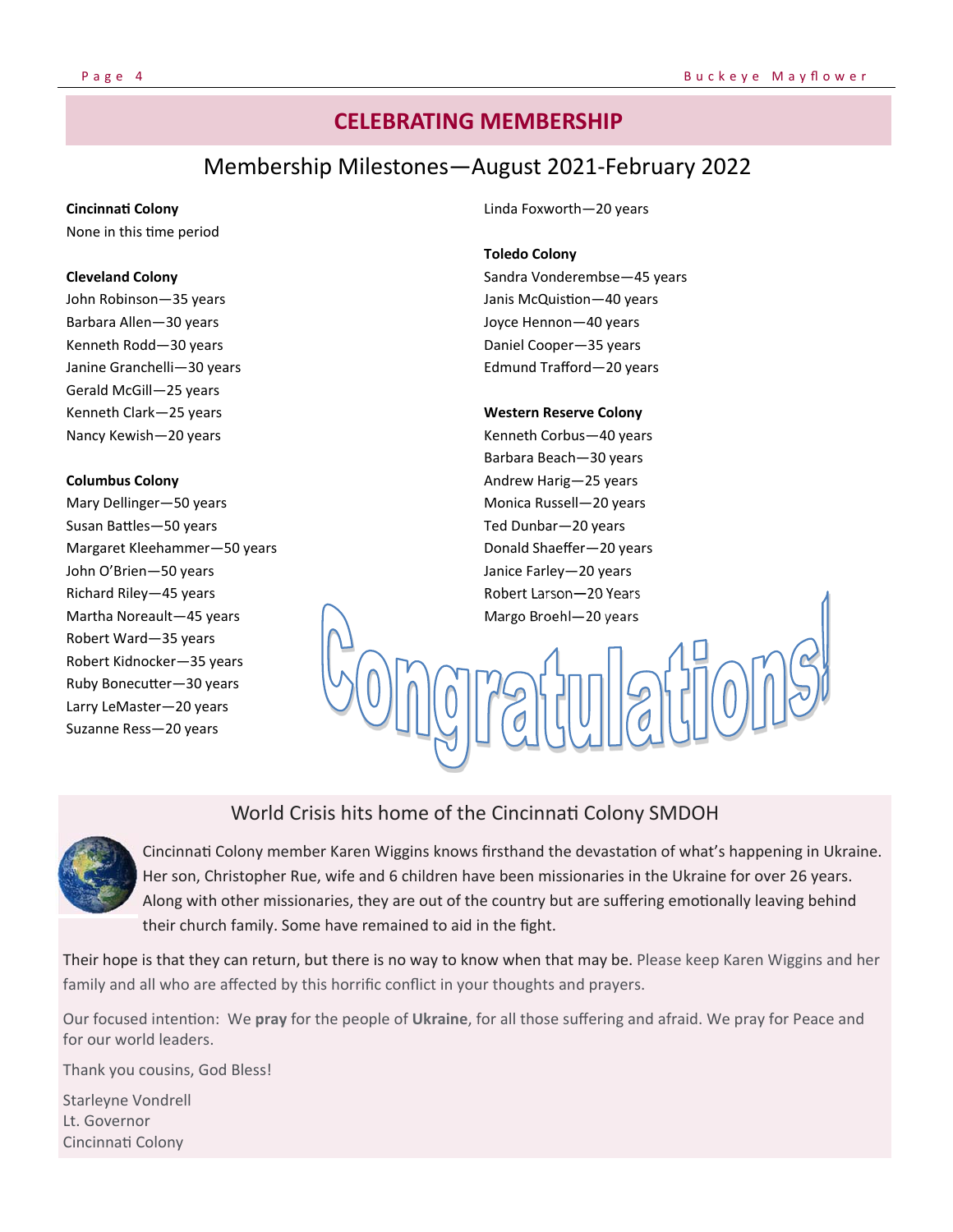

This is you second notice of the 124th Annual Meeting for the Ohio Society. By late March, an official paper invitation and reservation materials will be mailed by USPS to all Ohio Society members who have a mailing address with **Ohio in the address.**

Members who have another state in their mailing address and who wish to attend the Annual Meeting may receive the paper materials by contacting Vickie Kuli. Send your name, USPS address, and colony to her email vsk2830@gmail.com or to her USPS address 2830 S 4 Mile House Road, Oak Harbor OH 43449‐9690. Your request must reach Vickie by March 24th.

Members who have another state in their mailing address and who are not able to attend need not reply.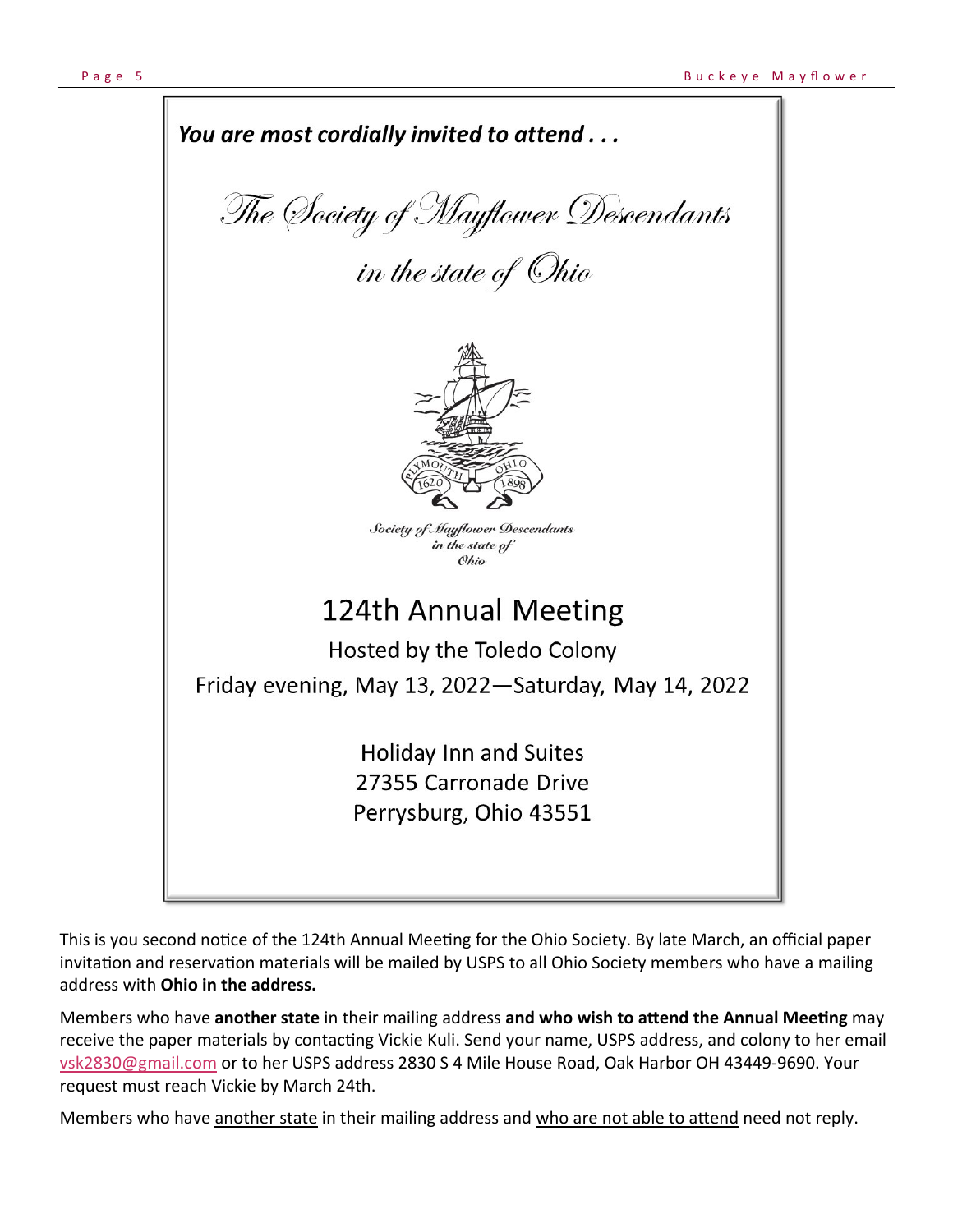#### ANNUAL MEETING IN TOLEDO IN MAY

All Ohio Society members are encouraged to gather and enjoy relaxing times together in northwestern Ohio. Even though we are named Toledo Colony, we are much more than the city. Your gift bag will feature items from many of the 21 Ohio counties where colony members live. Both your reservations for the event/Annual Meeting and for the hotel rooms must be made by the third week in April. Specific details will be in your paper invitation.

On Friday evening, May 13, join for T3 (Toledo Talk Time), the free casual meet and greet featuring cousin conversation and delicious desserts, from 7 ‐9 p.m. Also Friday from 6 ‐ 8 p.m., reserved space for 20 diners will be available for the first 20 who request a place; you will buy from the menu. The hotel restaurant and other area restaurants are available to buy your evening meal if you do not get one of the 20 reserved spaces. A saline pool is available at the hotel.

After breakfast on your own, Saturday morning offers a presentation on "The Pilgrims in Art", the business portion of the Annual Meeting, time to take your own photos in front of the SMDOH photo backdrop, and the luncheon at noon. Our featured speaker after the luncheon is Steve Bennett, who will speak on "Early Eastern U.S. Migration and Migration Trails". Steve presents often and is a member and on the leadership of other genealogical societies.

Watch for your invitation to arrive in your mail! Then reserve your spot to relax and be enlightened on May 13 and 14.



#### Keynote Speaker Steve Bennett

#### "Early American Migration and Migration Trails: 1740 to 1850"

My focus will be on the migration that began as folks started to move away from the Eastern seaboard. I am adding some extra emphasis on Ohio and the Northwest Territory.

Speaker information:

Steve joined the General Society of Mayflower Descendants in Georgia in 2016 and transferred his membership to the Toledo Colony after moving here in 2019. His Mayflower passenger ancestor is Edward Doty.

He has had an avid interest in family history and genealogy since 1979. His interest in Mayflower ancestry began when he stumbled upon Edward Doty when

researching the lineage of one of his great grandfathers.

Steve hails from Red Bank, Monmouth County, New Jersey, and grew up in southwest Florida. He is a retired US Army chaplain and United Methodist pastor. He is a graduate of Sarasota High School, Sarasota, Florida; Asbury University, AB; Asbury Theological Seminary, MDiv; and Yale University Divinity School, STM.

He is married to Madora (née Nelson), a retired elementary school teacher from Indiana. They have two married sons, Steve, Jr., a Texas attorney, and Michael, a Delta Airlines pilot, and Air Force Reserve squadron commander. Together they and their spouses have four grandchildren.

In addition to his Mayflower Society participation, Steve is the immediate past President and current Secretary of the John Hancock Chapter of the Ohio Society of the Sons of the American Revolution here in northwest Ohio, and a member of the Lucas County Chapter of the Ohio Genealogical Society. As an amateur genealogist Steve has enjoyed presenting programs for genealogical groups in subjects like "Dutch Colonial Ancestry', "Early Eastern U.S. Migration and Migration Trails 1740-1850", "What to Do with Those Rotten Apples in the Family Tree", "Enriching Your Family History Experience", "The Genealogical Proof Standard and Evidence Analysis", "Yankee Doodle: History and Folklore" and others.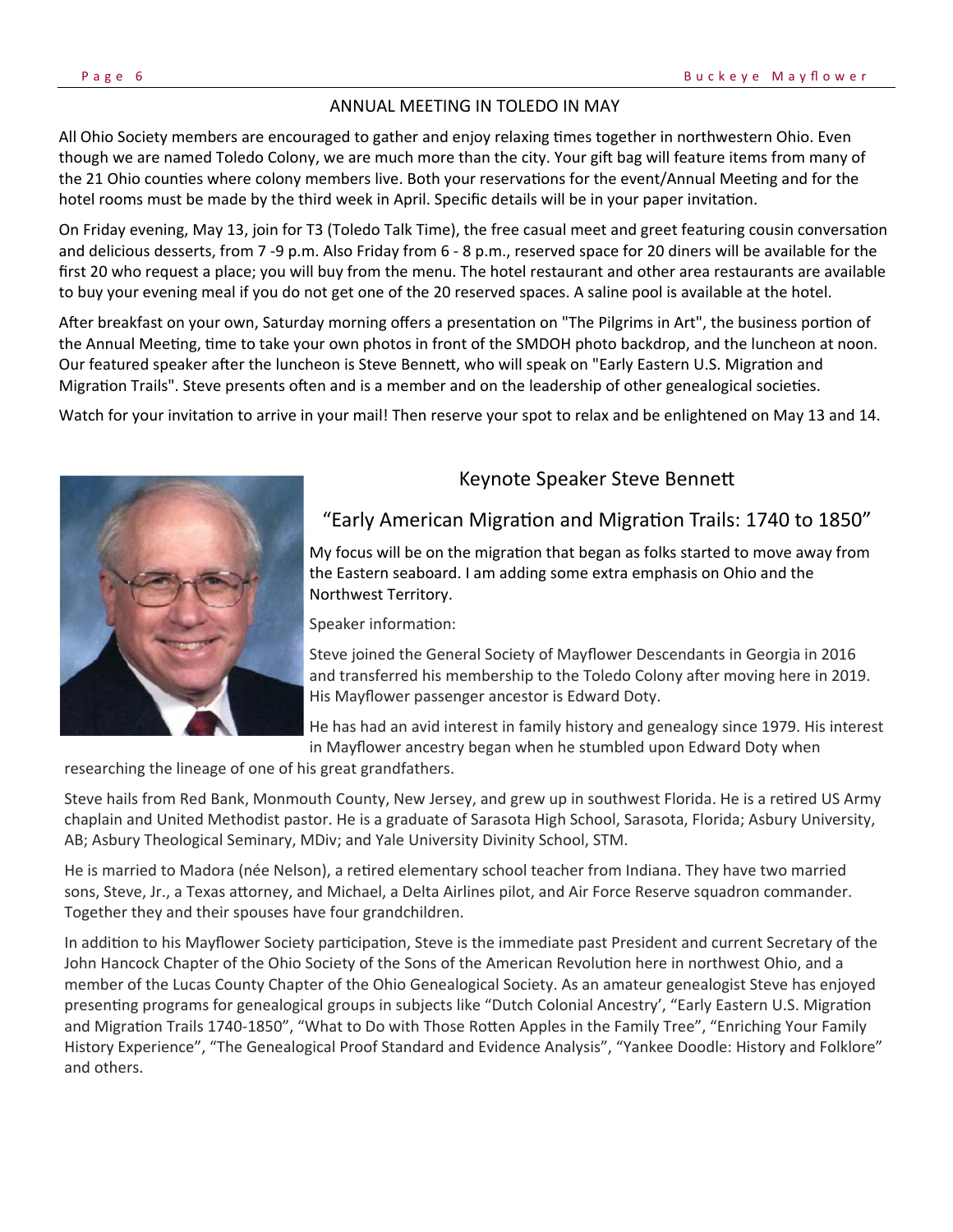## **MAYFLOWER HISTORY**

#### Worth Another Look at Winter (and Fall) 2021 Mayflower Quarterly

I hope you had a chance to read the Winter 2021 Mayflower Quarterly Magazine. I read it cover to cover and really enjoyed it. Our own Beth Anderson (Cincinnati Colony) was honored in the GS Awards section, page 23. The Ohio Society's Update was about the Brewster Awards being made at the Ohio Society Annual Meeting last October and lists the recipients of this new award, page 37.

And Dana Palmer (CG/Certified Genealogist and CGL/ Certified Genealogical Lecturer) had a well researched article starting on page 46 titled *Connecting Robert D. Carver, a Descendant of Pilgrims Peter Brown and John Alden, to His Ancestors by Following the Money*. Dana's website is *Ʃp://www.treasuredlineage.com*. Dana's husband is CincinnaƟ Colony's **Andrew Palmer** (John Alden descendant). I spent 39 years in Connecticut and Massachusetts and love reading about historical/genealogical links to my old stomping grounds. But that was not Dana's first MQ article.

If you missed these articles, take a moment to go back and re-read them. Also there are stunning pictures in the magazine including one off the new Governor William Bradford statue on page 56. And in case you didn't know, at the GS Congress in Plymouth in 2017, the artist, Dee Clements, a Mayflower Descendant, asked all male descendants of William Bradford, particularly those still carrying the Bradford name, to gather after one of the meetings. Why? He wanted to capture physical facial traits of the Bradford line. Looking at these men there was incredible similarity. And, if our own **Ohio Captain Tom Bradford** had been there, he would have fit right in. There are, indeed, definite Braford features and the statue captures those! Can't wait to visit it in person.

*Jill Parker, Governor, Western Reserve Colony* 

#### Our Ancestors' World

While our ancestors were continuing to adjust to their homes in Plymouth, there was a great deal going on in the English commonwealth. The 1630's through the 1650's were a turbulent time due to the issues between the crown and their Irish subjects. As Nick Constable in his book, "Ancient Ireland" tells the story, "In 1641, believing they faced annihilation, the leading Catholic lords of Ulster began yet another rebellion...What began as a military uprising turned into the bloody attempt a revolution in which at least 2,000 Protestant settlers were murdered."

Not to be outdone, Cromwell in the 1649 with his army invaded Ireland. His troops, like many armies, desired to assert their nations will on the enemy. They also hoped to line their own pockets. Constable records that "The English infantrymen were also out to fill their own pockets after long years on campaign at home...The atrocities they carried out rank alongside the worst of any army in history. Entire towns were massacred, women and children slaughtered and… priests were hunted down like animals…"

Perhaps, this story of the atrocities on both sides were shared across and ocean. If so, what do you think, our ancestors felt?

*Don Nichols. Cleveland Colony*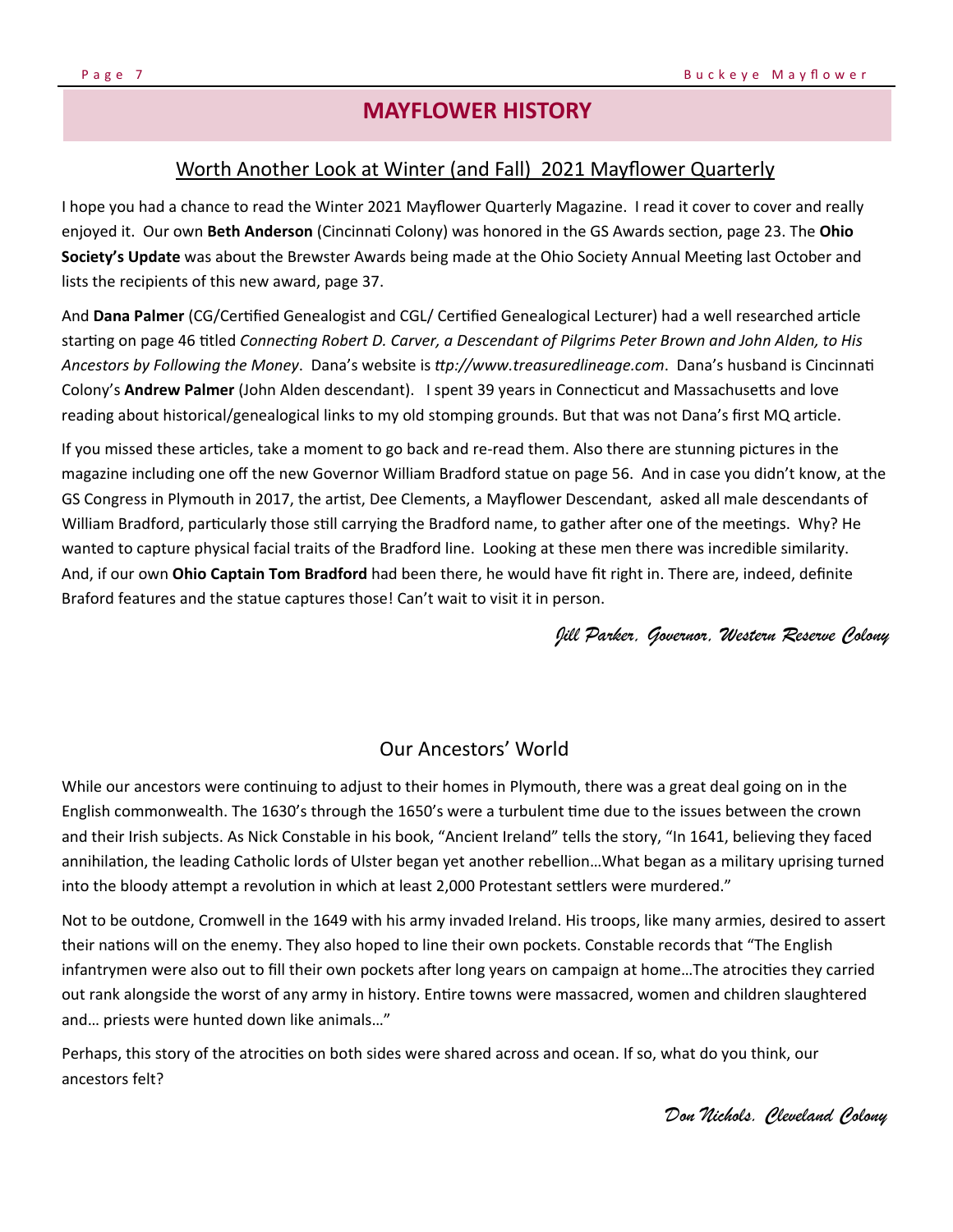## **BEHIND THE SCENES**

#### Our Counselor

This is the fifth in a series of "Behind the Scenes" articles about those who have volunteered for a particular role or position within our state or Colony organization. In some cases these are elected positions while in others they are appointed. Either way, they represent individuals who have volunteered to help lead our organization. Many of these positions were originally held by those who first settled Plymouth and the Mayflower Society has honored those titles by embracing them in today's organizations as well. This month we will take a look at our Counselor.

Mayflower/Plymouth History: Interestingly, there was no Counselor among the Mayflower Passengers. As we all know, the survival of the Mayflower depended on individuals using their skills and knowledge to help the Colony survive. Passengers came with different skills and they usually volunteered for service to the Colony.

There were a number of passengers who had some college /university education. And basic education usually included grammar, Greek, Latin, basic law, basic biology/medicine. So among the passengers:

William Brewster and Edward Winslow were printers/publishers and had strong command of language, probably including legal writings.

John Carver not only served as the Colony's first Governor but also negotiated a long lasting peace with the Native American Wampanoag Community. Prior to that he had negotiated with the Virginia Company for land and won key financial backing for the venture.

Edward Winslow was skilled in diplomacy, forged a strong friendship with the Wampanoag Community and later defended Plymouth and Massachusetts Bay Colony from their opponents and adversaries in England. He is said to have been a skilled politician.

**William Bradford** was the Colony's second Governor, elected almost continuously from 1621 to his death in 1657. Bradford was the head of the government of Plymouth, oversaw the courts, the colony's finances, corresponded with investors and neighbors, formulated policy with regards to foreigners, Indians, and law, and so had a very active role in the running of the entire Colony. Beginning in 1630, he started writing a history of the Plymouth Colony, which is now published under the title *Of Plymouth Plantation*. He continued writing his history of Plymouth through about 1651. Bradford's *History* is one of the primary sources used by historians, and is the only thorough history of Plymouth Colony that was written by a *Mayflower* passenger

TODAY: Our Ohio Mayflower documents state: *The Counselor shall be an AƩorney‐at‐Law and shall provide legal aid and opinions upon maƩers pertaining to the Society when requested by the Governor or the BOA. The Counselor shall serve as the Statutory Agent for the Corporation and shall take appropriate action to ensure that appropriate reports are made to the Ohio Secretary of State to maintain its active status.* 

Our Counselor is **Margo Broehl**, of Broehl Law Office, LLC. Her firm has been voted "The Best of the Best" in Wayne County in 2018, 2019, 2020, and 2021. **Margo** is descended from **William Bradford** and is a member of the Western Reserve Colony.

Key Traits and Responsibilities: A commitment to our non-profit organizational status and all that is required legally to maintain that status is a key responsibility. Periodic review of our Bylaws and monitoring GSMD Board actions (to make sure we are consistent with GS) are other key responsibilities. Most recently she helped with the rewrite of portions of our documents to permit online meetings and online voting; the membership then voted to accept those changes. Being able to provide the Board with clear and concise opinions and guidance is one of Margo's key traits. Her wonderful sense of humor is just icing on the cake!!

*Jill Parker, Governor, Western Reserve Colony*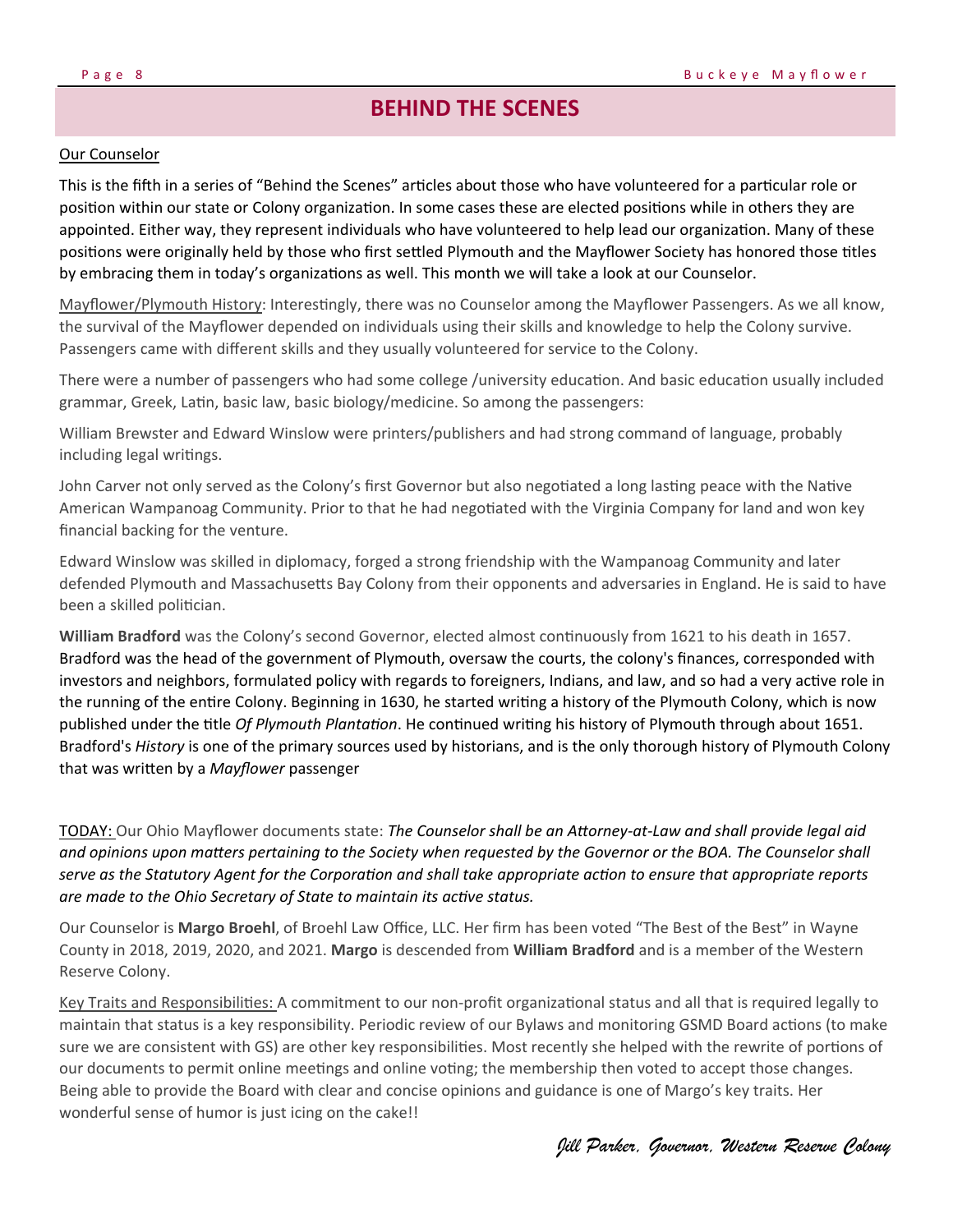## ConversaƟon Rounds

I had a series of health issues in 2020 and 2021 requiring frequent medical appointments, hospital visits and surgery. All is well and I was fortunate to be able to make all those appointments. But early on I felt moved to do SOMETHING to show my appreciation and love for all the medical workers who were often working overtime, under difficult conditions and restrictions – and they were still friendly, reassuring and focused on me, their patient.

So I worked with business woman Tracy Herbert who owns *The Iris* shop about 20 minutes away - the same woman who crafts the Mayflower Ancestry boxes we offered as part of the 400<sup>th</sup> Commemoration.

We designed and she produced what we are calling "Conversation Rounds". They are modeled after the old fashioned wooden nickel. They carry positive messages of love and encouragement that can be carried in one's pocket. I could write a book about the impact these Conversation Rounds have had on people. More than a few times these Rounds have turned tears or signs of frustration to smiles and, yes, hugs!



Here are a few samples of the Conversation Rounds we've given out. The top one was the first one made specifically to give originally to medical personnel. Notice the "stylized" HUG of a pair of arms embracing another person.

Invitation: Please share with our Mayflower Cousins any uplifting stories you have about heartwarming experiences you have had over the last couple of years. Where have you seen Hope and Love in the midst of uncertainty and disruption. Send your article and any pictures to *newsletter@ohiomayflower.org* for future publication

*Jill Parker, Governor, Western Reserve Colony* 

#### 2021 Buckeye Mayflower Contributors

The following individuals will be recognized at the members Annual Meeting in Toledo, May 13-14 for the articles they wrote for the Buckeye Mayflower during 2021. Please check this list. If you wrote an article but your name is not listed please contact Jill Parker at ohiomayflowergovernor@gmail.com.

**CincinnaƟ**: Beth Anderson, Judy Overstreet, Star Vondrell **Cleveland**: Elizabeth FinleyBelgrad, MD, Esther Blevins, Bob Coltrin, Vicky Heineck, Larry Hoyt, Dr. Don Nichols **Columbus:** Cheryl Bash, Sue Norman, Hilda Pappas, Sandy St. Martin, Polly Thomas, Liz Webster Toledo: Susan Fisher, Steve Martin, **Western Reserve:** Ann Gulbransen, Jill Parker, Christina Wagner Schepis **ARIZONA Society**: William Munsil

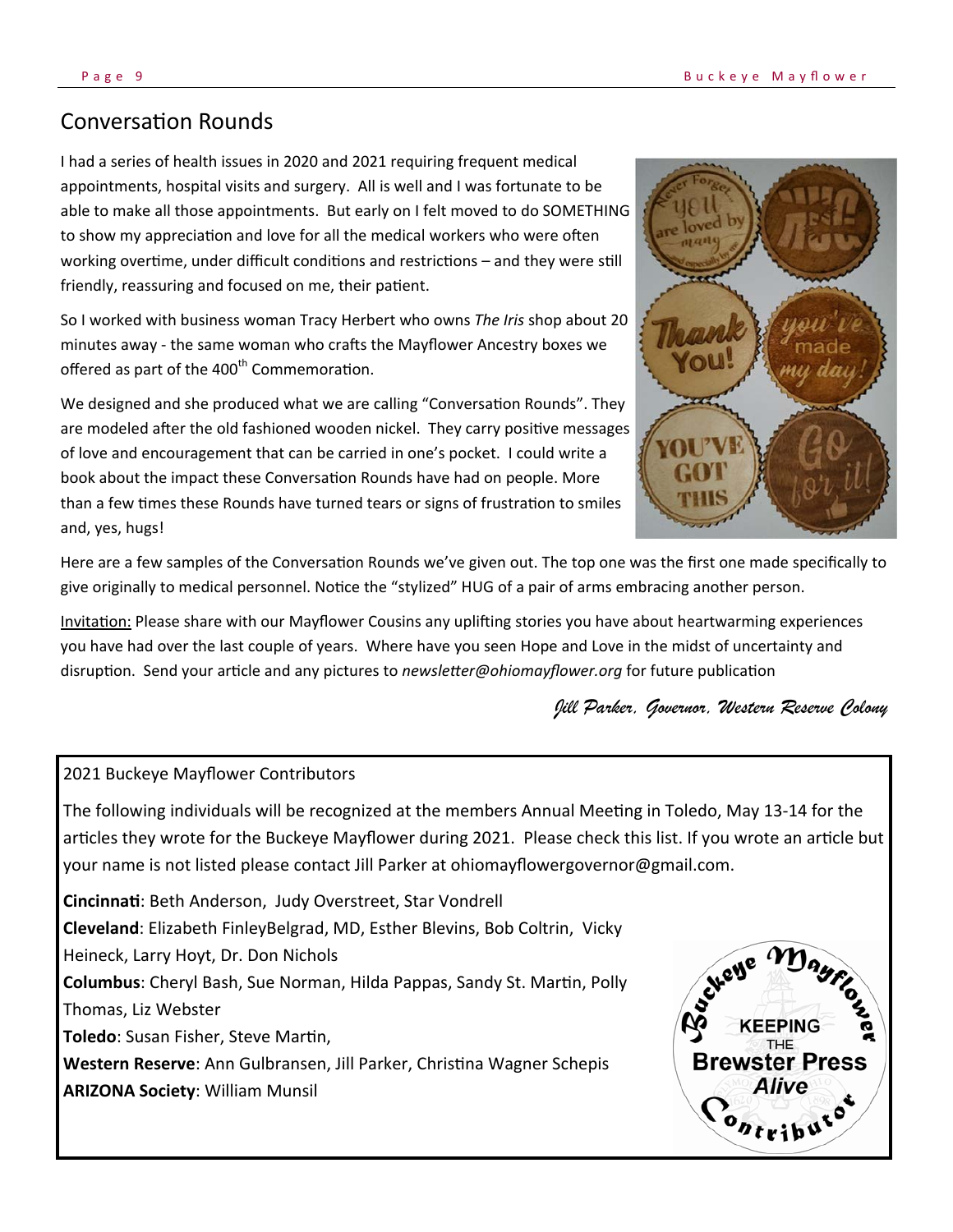## **MEMBER SPOTLIGHT**

My name is Theresa Anne (Rosnagel) Brown but everyone calls me Terri. I was born 24 January 1965 in Warrensville Heights, Cuyahoga County, Ohio to Thomas Rosnagel and Diane Thompson. I was married in Medina, Medina County, Ohio, to James (Jim) Brown on 15 October 1994. Jim was born 14 August 1963 to George Brown and Margaret Pawlowski/Paul.

I first became interested in genealogy in 1998 as an avenue to locate two cousins who had not been seen by our family in over 20 years. One of them found me first. Without a specific genealogical goal, I then started filling in as many blanks as possible. In 2004 I was contacted by a gentleman from Texas who found my family tree on RootsWeb's WorldConnect Database. This distant cousin informed me I was descended from seven *Mayflower* passengers: William, Mary, and Love Brewster; William Mullins and his daughter Priscilla Mullins; John Alden and Richard Warren (with two lines of descent from his daughter Mary). With his help I was able to join the Society of Mayflower Descendants on 19 October 2006 as a descendant of William Mullins. Supplementals for the remaining six *Mayflower* passengers were approved between 2007 and 2012. In 2014 I discovered a possible descent from John Tilley and Joan (Hurst) Tilley, their daughter Elizabeth and her husband John Howland, all *Mayflower* passengers. The supplemental for John Howland was approved 17 September 2015. Supplementals for the other three passengers were approved in 2016. In 2016 I volunteered to mail birthday



Terri with former Governor General George Garmany looking at Brewster's Great Book at WRHS

cards to Junior members of the Western Reserve Colony of the Society of Mayflower Descendants in Ohio (WR‐ SMDOH). That position quickly morphed into Junior Member Coordinator. In 2018 I volunteered to be an "assistant" historian and in 2019 I became Western Reserve Colony Historian.

I was recruited into the Daughters of American Colonists by the Registrar of the George Washington Chapter, Ann Gulbransen. My application to the DAC as a descendant of *Mayflower* passenger John Tilley was approved 31 January

## Get Your Ohio Pins!



Order your Ohio Pins today and show your Mayflower pride!

Ohio Pin \$10.00 each Ribbon w/Mayflower pin \$10.00 each Postage per pin \$3.00 Send order and payment to: Ann Gulbransen, Assistant Treasurer 2234 S. Medina Line Rd Wadsworth, OH 44281

2020. My first DAC supplemental was approved in August 2020 for Charles Kibbe of Somers in the Colony of Connecticut. Charles Kibbe was appointed Collector and Constable on 4 December 1775. I was appointed Secretary of the George Washington Chapter DAC in November 2021.

I was admitted to membership of the Daughters of the American Revolution on 5 November 2020. I had the honor of proving a new patriot ancestor, Capt. Charles Kibbe of Somers, Tolland County, Connecticut. Charles served as Captain of the 4<sup>th</sup> Company or Train Band of the 22<sup>nd</sup> Regiment in Connecticut. He also served on several committees in Somers to provide men and supplies to the war effort.

Other groups to which I belong: Life Member Ohio Genealogical Society and their lineage societies The Society of Civil War Families in Ohio and Settlers and Builders of Ohio; Trumbull County Chapter Ohio Genealogical Society and their lineage societies Civil War Families of Trumbull County, Pioneer Families of Trumbull County and Settlers of Trumbull County; The Elder William Brewster Society; The Alden Kindred of America; The Pilgrim John Howland Society and the New England Historic Genealogical Society.

Editor's note: In spite of working full time, Terri has gone above and beyond to help applicants not only for the Western Reserve Colony but the Cleveland Colony too. She is a great asset to the Society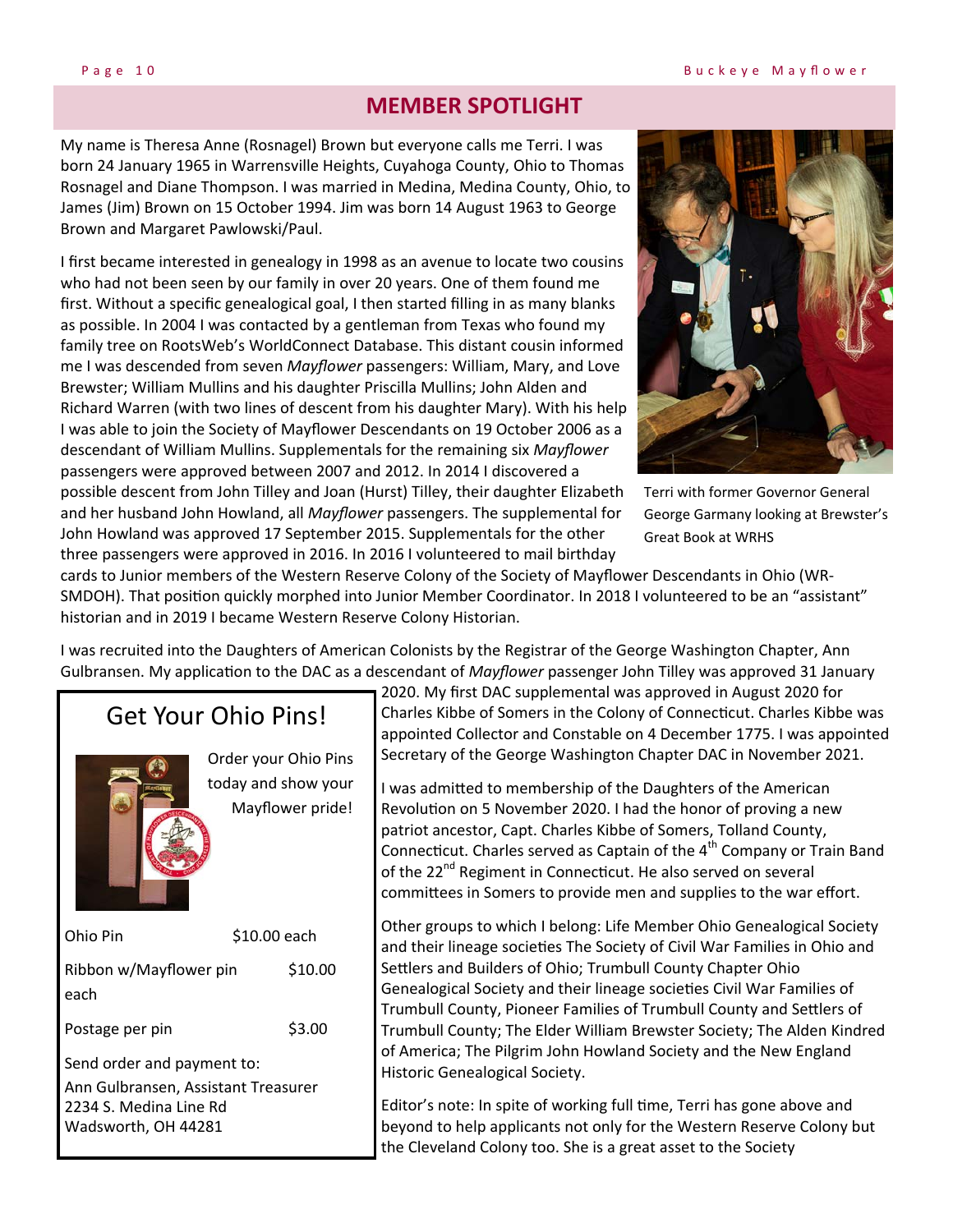NEWSLETTER co-EDITOR – SMDOH is looking for a member who is enjoys putting together a newsletter. Work with other Co-Editor, Ann Gubransen, to learn procedures, format newsletter, email 4 editions a year. This can be done from home on your own time. Several pages are recurring and need just be updated periodically; send out reminders quarterly to remind BOA members to submit reports. Copy articles submitted by member contributors and paste into the newsletter.

#### **If interested, please contact Co-Editor Ann Gulbransen, at newsletter@ohiomayflower.org**

#### *(ConƟnued from page 1)*

At our March 5, 2022 meeting, your Board of Assistants approved the creation of a new position, that of Membership Coordinator. This is a position that exists in many Member Societies and we felt that it was time to centralize membership tasks into a single position instead of the scattered responsibilities we now have in place. The Membership Coordinator will work with Historian Ann Gulbransen to become familiar with the Ohio Mayflower database and the responsibilities of this position. A primary responsibility will be to handle / redirect email and USPS inquiries from members and non-members alike, briefly responding in certain situations and forwarding other emails to the appropriate individual for handling (in most cases this will be Historian, Deputy Historian or GSMD Membership Manager). The Coordinator will keep our master roster database updated with changes such as email, address, and phone numbers. There are a few monthly and annual summary reports which will need to be generated from the database and sent to appropriate Leaders at SMDOH, Colony and GSMD levels plus reports for every BOA meeting.

We had started advertising the possibility of this position several weeks ago and are happy to announce that Edmund Trafford from the Toledo Colony has been appointed to the job. He and Ann will be meeting via Zoom over the next few weeks so he can learn the details of his new role. He comes to us with 10 years of experience as a state historian in his former home of Georgia. To read more about Ed, go to www.ohiomayflower.org and read the Toledo Colony spring newsletter where he is the member spotlight.

*Jill Parker, Governor, Western Reserve Colony* 



If you have been reading the stories in your Mayflower Quarterly, you know that the General Society has been publishing new Silver Books and that there are more on the way. Over the last few years, SMDOH has donated sets of the books to libraries around the state. Most of those sets are now incomplete as we have not gotten the newest books to the libraries. Your BOA has budgeted funds to get the three newest books to the libraries that don't have them yet. Last quarter, we sent books to Cincinnati and the Hayes Presidential Library. I have a box of books ready to take to the Ohio Genealogical Library in the next month or so.

For the next quarter, we have selected Toledo, Wayne County and Dayton as the next recipient libraries. I will be ordering the books in the next couple of weeks and once they arrive, will be coordinating with the members who have been liaisons for the libraries to get them donated. We will pick three more libraries at our summer BOA meeting and then finish the donations towards the end of the year.

*Ann Fox Gulbransen, Historian, Western Reserve Colony*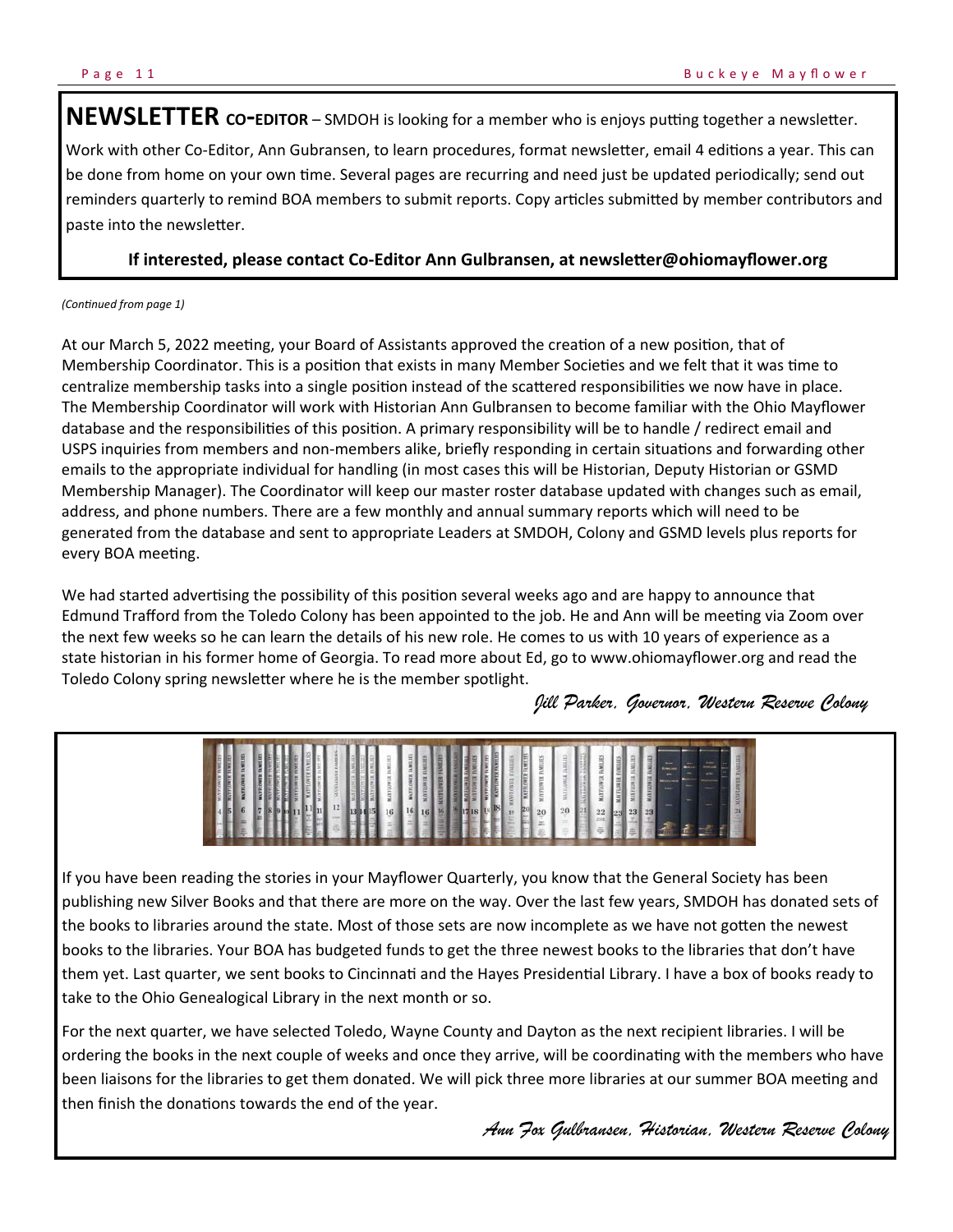## **COLONY CHRONICLES**

#### **News from the CincinnaƟ Colony**

Winter Greetings from Cincinnati Colony!



We've added 5 new members to our Cincinnati Colony since November. Yea! Welcome all!

Election of Officers for 2022-2023 Installation November 6, 2021

| OTHERS:                   |                                 |
|---------------------------|---------------------------------|
| <b>Starleyne Vondrell</b> | Lt. Governor                    |
| Nancy Little              | Deputy Governor                 |
| <b>Beth Anderson</b>      | <b>Corresponding Secretary</b>  |
| Wanda Langdon             | <b>Recording Secretary</b>      |
| Clay Crandall             | Treasurer                       |
| Carol Byrd                | BOA (appointed by Lt. Governor) |
| Sue Bray                  | Historian                       |
| <b>Todd Reel</b>          | Elder                           |
|                           |                                 |



It was suggested to submit an article to the Cincinnati

Enquirer prior to the OGS in Mason, Ohio. April 28-30 at Great Wolf Lodge in Mason. Article would include Mayflower Society information with interesting details informing people about its purpose. Including Ohio, Cincinnati organizations. Any & all ideas welcome. Contact me, Star mstestvon@gmail.com Todd, Clay, Sue, Star, Nancy, Wanda , Beth

The Colony Officers met via Zoom February 7, 2022. Our next dates for all member IRL meetings: April 23 Fricker's in West Chester July 30 Compact Day November 5, 2022

*Star Vondrell, Lt Governor, Cincinnati Colony*.

#### **News from the Cleveland Colony**

**Meetings:** The colony continues four board of assistant's meetings and one annual business meeting in 2022. We plan to hold hybrid board meetings in 2022.

**2022 Annual Business meeting:** The colony annual business meeting is targeted for Saturday April 23, 2022. To date, the board is in the planning stage and more details will follow. We do plan to have a hybrid meeting.

#### **2022 Summer Event:** TBD.

**2022 Compact Day:** The annual 2022 Compact Day buffet luncheon event is scheduled to be held again at the Lakewood Country Club located in Westlake, Ohio Saturday November 12, 2022. Our keynote speaker will be Past Governor General Lea Filson and her program will be published closer to the event. Our colony is honored to welcome

 $\alpha$  or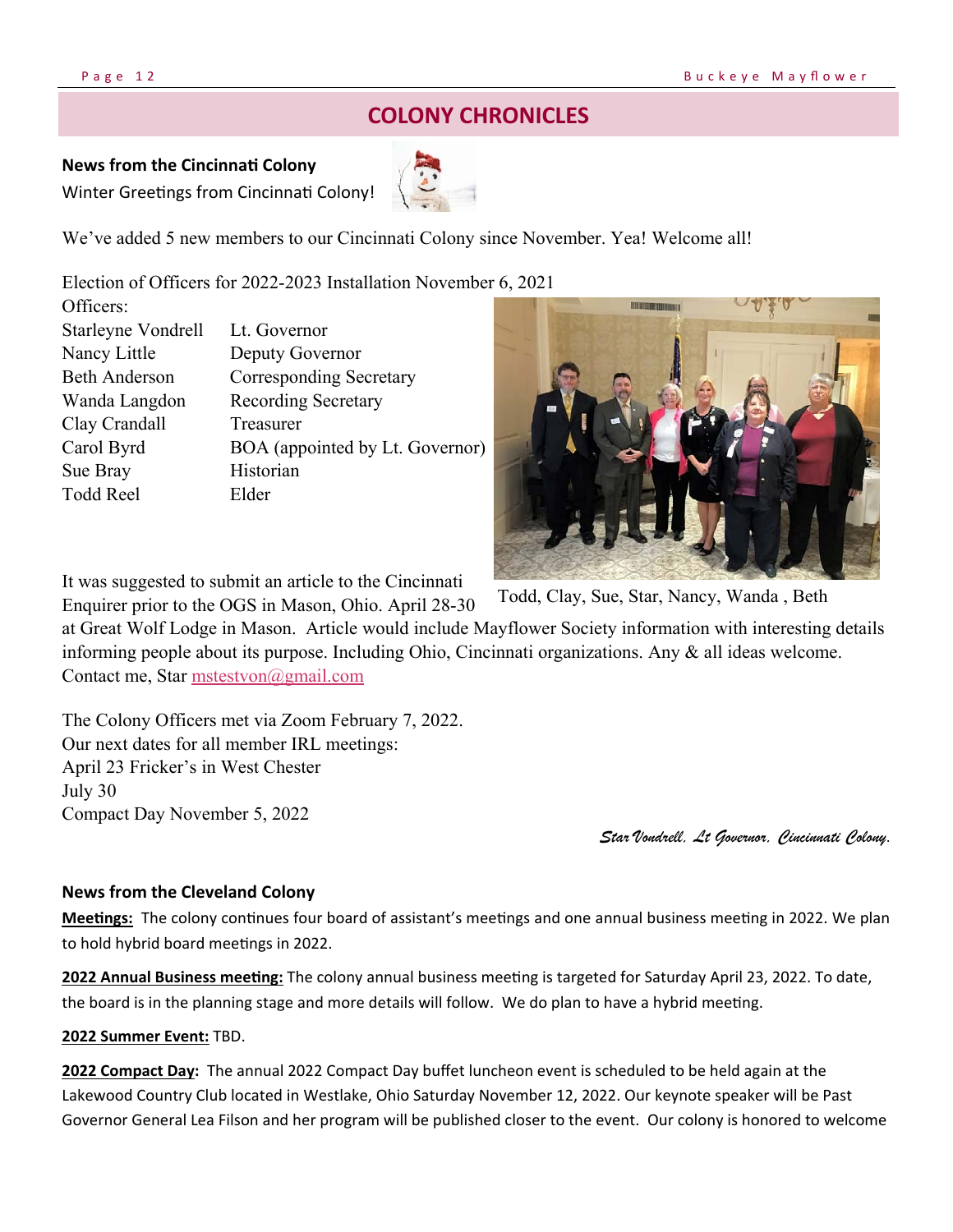the Past Governor General to our Compact Day dinner again in 2022 since we cancelled the event the last two years. After the traditional passenger roll call, we will recognize the Veterans again and thank them for their service and we will never forget.

*Vicky Heineck, Lt. Governor, Cleveland Colony* 

#### **News from the Columbus Colony**

I had sent a Bcc to all colony members who had email for a Birthday Card Shower for Lila Hill who was 100 on January 9, 2022. She responded with a very nice thank you note indicating she heard from some members who she hadn't had contact with for several years and found 4 new "Brewster cousins".

Our next meeting will be our Spring Meeting on April 2, 2022 at Clintonville Woman's Club. We will have our Necrology Service. Our program will be that attending members will give a 1-2 minute piece of information about their Pilgrim Ancestor that others may not know.

*Hilda Pappas, Lt. Governor Columbus Colony* 

#### **News from the Toledo Colony**

The spring edition of the newsletter *Toledo Colony Chronicle* is available on the Ohio Society web site. Both the eversion and the paper version have been distributed by now. Go to the web site for detailed articles.

The colony spring meeting will be on March 26, the last Saturday in the month, at Ohio Living Swan Creek Retirement Village, 5916 Cresthaven Lane, Toledo (off Rt. 20/S. Reynolds Road). GPS coordinates N41degrees 36.634" W83 degrees 40.204." Drive along the left side of the building and enter at the last portico. Fellowship begins at 11:30; meal at 12 noon. Peter Wilhelm will present on Native People of Northwestern Ohio. For reservations by March 22, Tuesday, contact Jeff Stoll at willowcove@lighthouse.net or by telephone at 906-440-5088 or mail to 5510 Ottawa River Road, Toledo, Ohio 43611

Toledo Colony is hosting the Ohio Society Annual Meeting on May 13 and 14 in Perrysburg. Colony members are urged to attend and to volunteer to help with final details. Call Susan at 517-238-5302 (landline with Voice Mail) to volunteer.

News that broke after the colony newsletter was distributed: Congratulations to colony member Cassi Traunero being awarded the Ohio Society scholarship! The essay title was "What were the conflicts that existed between the Church of England and those who were members of the Separatist churches? Cassi lives in Tiffin, Ohio, and attends Tiffin University. She works at a music store in Tiffin as well as continues her studies. Her Pilgrim ancestor is Myles Standish. Cassi's mother Andrea is a colony member also. Cassi has already volunteered to help with the May Annual Meeting. Congratulations, Cassi!

**Elections** have been postponed to the November colony meeting. See the colony newsletter on the State web site for positions that need filled.

*Susan Fisher, Lt. Governor, Toledo Colony* 

#### **News from the Western Reserve Colony**

*Mark your calendars for these events. Guests are always welcome at our gatherings:* 

Sunday, March 13<sup>th</sup>: Please join us for our Spring Meeting: Speaker is Dan Rice, President and CEO of the Ohio & Erie Canalway Coalition "Ohio & Erie Canalway: Creating a Legacy for Future Generations." We will also have our Memorial Service

Saturday, June  $11^{th}$ : This is the date we have on the books for our picnic. We are looking forward to having this event back this year! Greentown Community Park in Uniontown at noon. No charge. Bring side dish or dessert and your place setting if you are able. Great fellowship and activities with our cousins!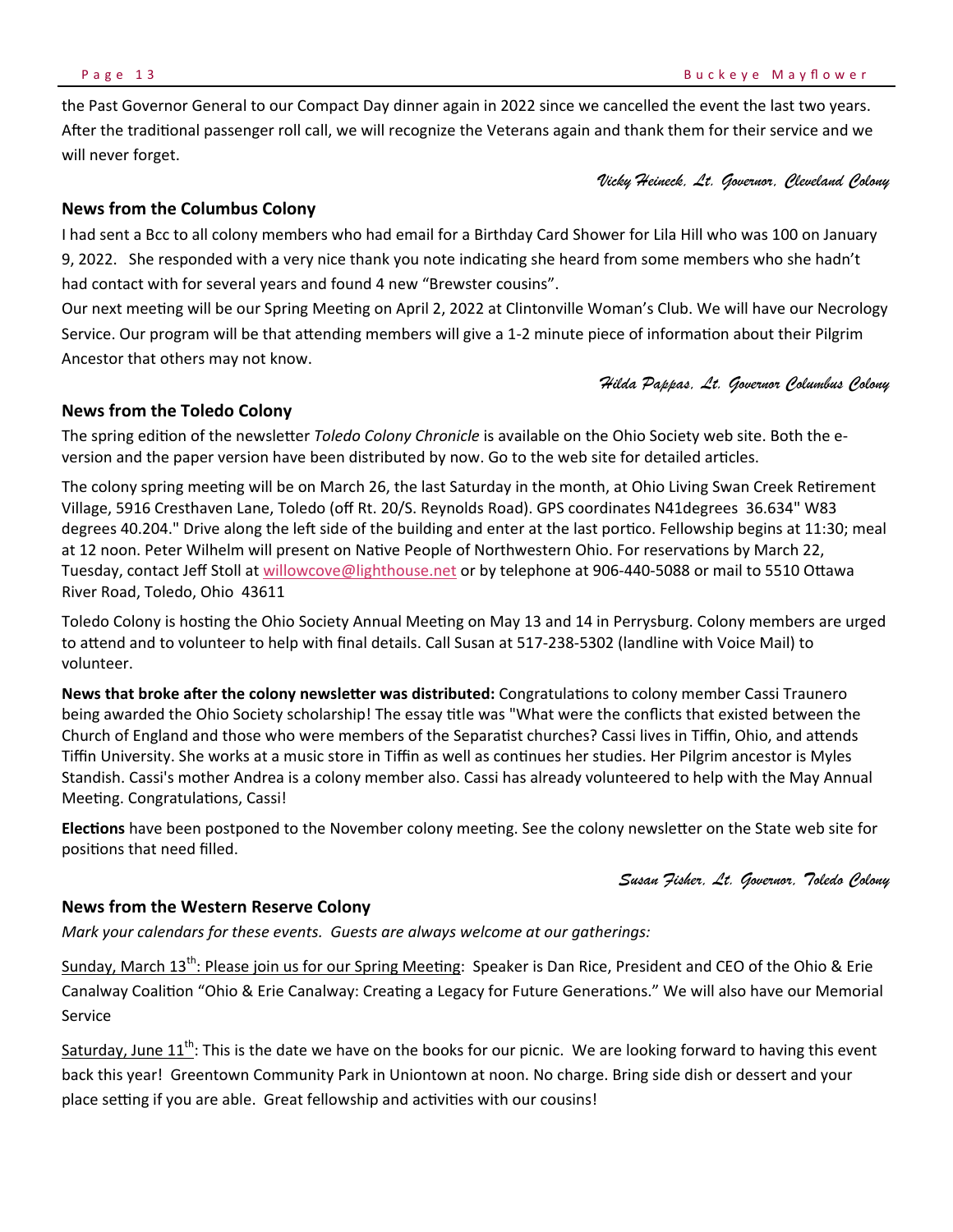Sunday, November  $13<sup>th</sup>$ : Please join us for our Compact Day Celebration. More details to come.

Our November meeting will be the election of our officers. Please let any Western Reserve Board Member know if you are interested with helping the colony! We are specifically looking to fill the following positions: Lt Governor, Deputy Lt Governor, Elder, and Junior Member Coordinator.

### **Western Reserve Colony Officers 2020‐2022**  Lt. Governor – Christina Wagner Schepis Deputy Lt. Governor – Sarah Keeler Treasurer – Ann Gulbransen Manneson Historian – Terri Brown Elder – Pat Van Hoose The BOA Representative – Mandy Brooks Junior Member Coordinator – vacant

*Christina Wagner Schepis, Lt. Governor, Western Reserve Colony* 

#### **Surgeon's Corner**

We have continued to be surrounded by Covid-19. There have been lots of twists and turns in our journey over the last 2 years We have been through many phases and have heard many different opinions and watched many different strategies being applied around the world.

We are still wearing masks, though not all of us, many have gotten vaccines, though not all of us. We are not completely clear what to make of it all. Many people are still feeling a need to stay far away from others and others are behaving as though there are no restrictions needed.

It looks like things are generally getting better. With less deadly virus variants, it is unclear if anything besides good nutrition (avoiding processed foods), good hydration and optimizing sleep, handwashing and staying away from crowds really makes a difference.

I think we can all agree that all the change and uncertainty has been stressful. I think we are all experiencing stress, no matter what we believe about the virus and the best way to respond to it.

Keeping connected to others is reliably a good choice—we are a social species. Take advantage of electronic options, zoom, cellular phones—face time and social media can help.

We all do better with a routine or schedule. Getting sun when possible, physical exercise every day is needed.

Regular eating -providing a regular source of protein is necessary for healthy brain chemistry.

Developing a regular practice of gratefulness is one of the best options to protect us.

In any situation where you feel stressed you can identify something that would make it worse and be grateful about your situation. The more we pay attention to the things we are grateful for the better our mindset will be. It is habit forming, it is something you can cultivate. It is well worthwhile keeping an eye on our thoughts and if stressed or negative, identifying something that is just a bit better. Human beings can control what we think about and it is without a doubt worth paying attention and working on cultivating positive thinking

Research indicates that simply writing down three things that we are grateful for each day for twenty-one days, can increase acts of generosity that last for months.

Gratitude has been shown to help with both sleep and immunity, and may even be linked to reduced pain and improved cardiovascular health as well.

*Elizabeth Finley-Belgrad, MD. Cleveland Colony*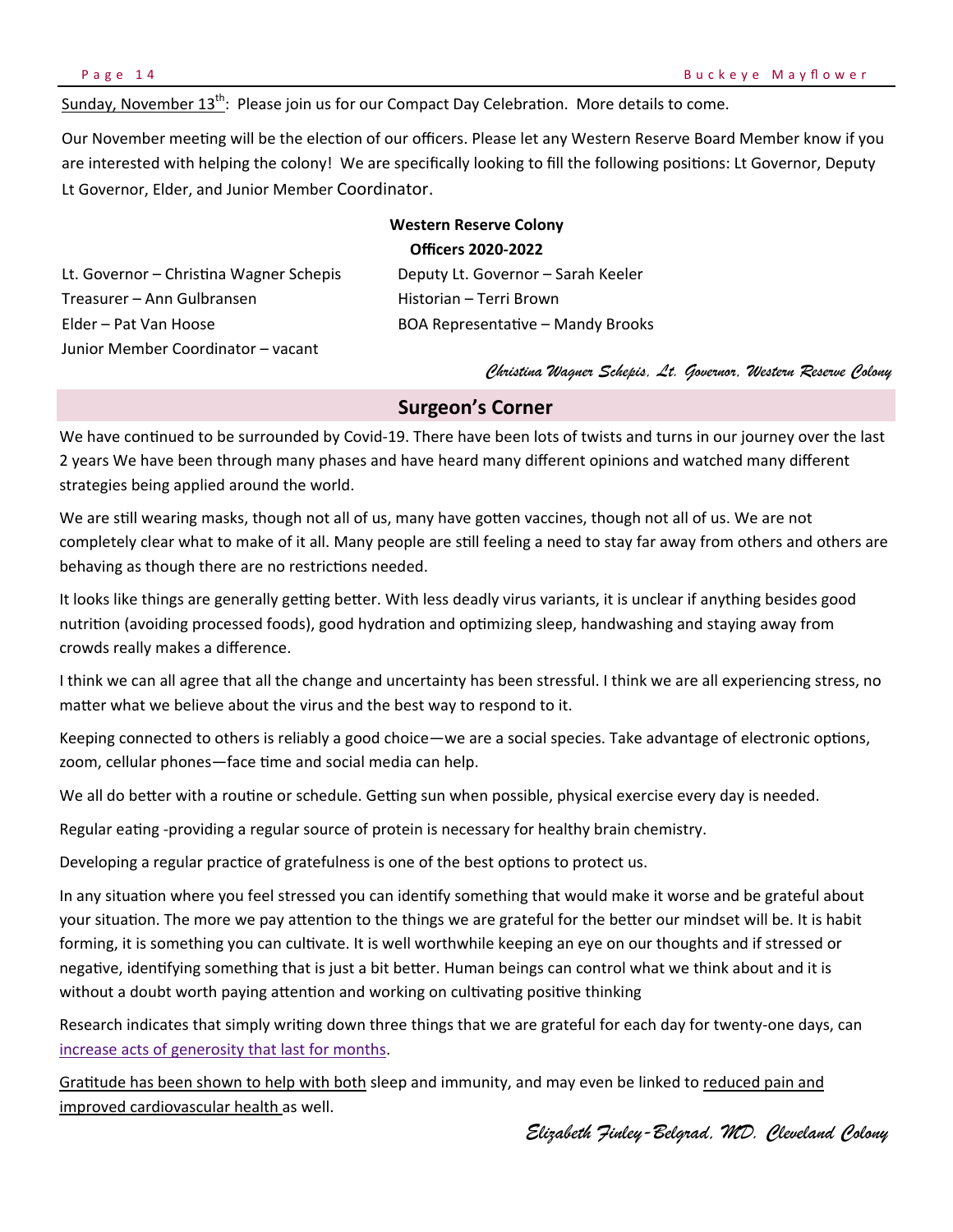### **CALENDAR OF EVENTS**

March 13 2020 - Western Reserve Spring Meeting. Chateau Michele March 26, 2022—Toledo Colony spring meeting, Ohio Living Swan Creek Retirement Village April 2, 2022- Columbus Colony spring meeting. Clintonville Woman's Club April 23, 2022 – Cincinnati Colony meeting at Fricker's in West Chester May 13-14, 2022 – SMDOH annual meeting, Holiday Inn, Perrysburg, OH June 11, 2022—Western Reserve Colony summer picnic, Greentown Community Park July 30, 2022 - Cincinnati Colony summer meeting November 5, 2022 – CincinnaƟ Colony Compact Day November 5, 2022—Columbus Colony Compact Day, tentatively November 12. 2022—Cleveland Colony Compact Day November 13, 2022—Western Reserve Colony Compact Day

#### William Brewster, Cambridge Radical and Servant to the Queen

William Brewster is remembered for the part he played in the establishment of the Plymouth Colony during the latter years of his life. If not for the fall of an important mentor in his youth, his life might have taken a vastly different path.

William Brewster's early years were spent in Scrooby, Nottinghamshire, England. His father, also named William Brewster, was the bailiff of Scrooby Manor which was one of the properties owned by the Archbishop of York. He also held a much more lucrative position as the master of the Scrooby station of the Royal Post. This income allowed the father to invest in his son's education. William attended the local grammar school to study Latin. By the time he enrolled in Cambridge University in 1580, he was already proficient in the language, which was necessary for anyone who aspired to a professional career in that era.

While at Cambridge William was exposed to radical ideas concerning religion. Puritan and Separatist beliefs were espoused by some of his fellow students. Some of these men were executed later in life for their beliefs because they were in opposition to the established state religion. Obviously, William took some of these beliefs as his own as later events in his life demonstrated.

Although he did not earn a degree from Cambridge, his experiences there and the contacts he made were critical to his success in gaining employment with William Davison, a Puritan who was a secretary and diplomat in the court of Queen Elizabeth I. In the mid-1580s, Brewster traveled with Davison to the Netherlands. They were on a diplomatic mission for the queen that lasted several months. The knowledge and experiences he acquired there were of use later when the pilgrims went into exile.

Brewster might have had a career in government and diplomacy if his mentor's career had not faltered. Davison and Brewster returned to England at the time of the execution of Mary, Queen of Scots and were with Queen Elizabeth at Windsor Castle. Although Elizabeth deemed it necessary for Mary to die for her own security, she was of two minds about it for two reasons. Mary was an anointed queen in her own right as well as being a potential heir to England's crown. After Mary's execution, Elizabeth soothed her conscience by making Davison the scapegoat in the affair. He was dismissed from her service and lived the rest of his life in obscurity. At this point Brewster returned to Scrooby and became involved in the Separatist movement that eventually led to a life in America.

*Cheryl Bash, Elder, Columbus Colony*